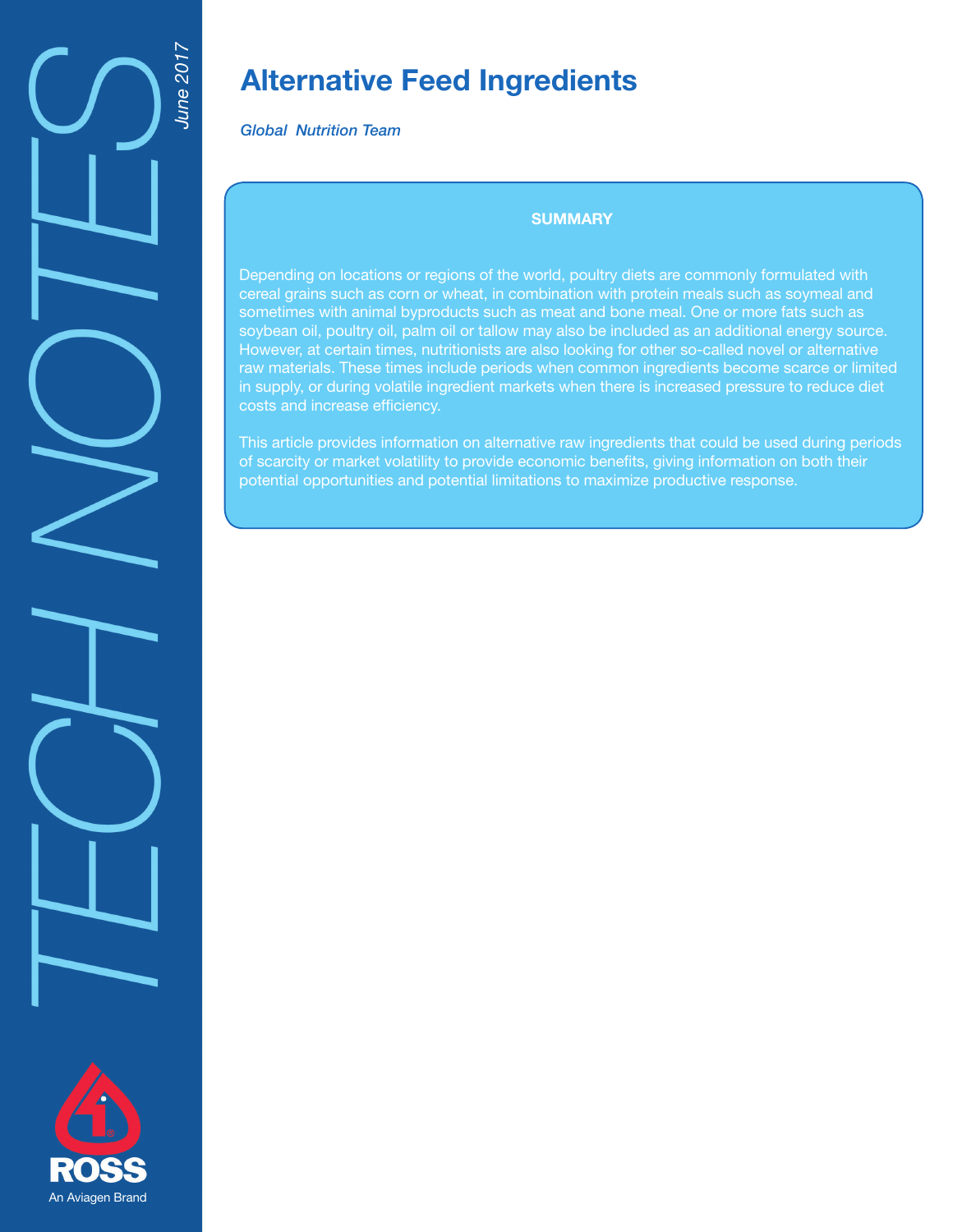The remainder of this article provides more detail on the points summarized on page one.

# **INTRODUCTION**

When reviewing raw material possibilities, alternative ingredients may become economically more attractive and viable for inclusion in poultry feeds. For example, in Western Europe where wheat is traditionally the economic cereal of choice, a dramatic increase in wheat price can result in corn or sorghum becoming viable alternative ingredients. And conversely, in some Asian countries where corn is the commonly used cereal, wheat has at times become a more economically viable alternative in broiler and broiler breeder diets.

Another consequence of increased feed ingredient prices is that it makes feed additives and micro-ingredients more attractive for diet optimization. An increase in the use of synthetic and crystalline amino acids and enzymes has occurred around the world. Price volatility of energy and protein sources has resulted in an increased use of exogenous enzymes such as phytase, carbohydrases and proteases.

The evolving feed ingredient marketplace demands a better understanding of the different ingredient alternatives, their potentials and their limitations for inclusion in poultry diets. This article provides information on the use of alternative feed ingredients, and the potential opportunities in their use and to further strengthen economic competitiveness.

# **ALTERNATIVE FEED INGREDIENTS**

#### **Wheat**

Wheat is a major energy source in poultry feeds in certain parts of the world (e.g. Europe and Australia), where corn is not readily available or too costly to be used. It has a higher level of crude protein but a lower energy compared to corn. High in starch (over 65%), these grains are low in some specific nutrients, but because of the high starch gelatinization property, its inclusion in diets, even at 12-15% can result in good quality pellets.

When used in broiler diets, the following should be considered:

- **• Xanthophylls:** The concentration is low compared to corn. Hence, it is ideal for white-skinned broilers but to produce yellow skin pigmentation either corn or pigments will need to be added.
- **• Vitamins:** Wheat has lower levels of vitamin A and biotin compared to corn.
- **• Enzymes:** When used at high levels in poultry diets, appropriate wheat-based xylanases should be used to breakdown the high levels of NSP (non-starch polysaccharides) and to minimize protein variations.
- **• Pelleting:** recent research has found that pelleting temperature should be set lower for wheat than corn for optimal broiler performance.

## **Corn (maize)**

Corn is the major energy source in poultry feeds in many parts of the world. It has the highest energy content of most cereals but is lower in protein than wheat. Harvesting conditions, processing, and storage will affect the nutritional value of corn, primarily its metabolizable energy (ME) content.

When used as a substitute for wheat, special attention must be paid to the following characteristics:

- **• Xanthophylls:** The concentration is highly variable (5 to 20 ppm) depending on the origin and class of corn. The degree of yellow skin pigmentation will vary depending on the xanthophyll level. Using corn with lower levels of xanthophylls or restricting its inclusion levels is necessary in markets that demand white-skinned broilers.
- **• Oil:** Corn has a highly digestible fat, with a high unsaturated fatty acids (linoleic acid) content. This must be taken into account when considering the source of any supplemental oil/fat used if effects on carcass fat composition are to be limited.
- **• Amino acid profile:** Corn has low levels of limiting essential amino acids and, when compared to wheat, the lower protein content will increase the need to use high protein ingredients and supplemental amino acids.
- **• Starch:** Corn is composed of over 60% starch which is of a highly digestible nature. Compared to wheat, a lower degree of gelatinization is achieved so pellet quality tends to be poorer.
- **• Toxins:** Mold growth and mycotoxin(s) production can be of concern with corn. Aflatoxin, T-2, and zearalenone are the most common. Mycotoxin screening and monitoring is important, and in particular, visual assessment for broken and damaged kernels is key. Broiler breeders should be fed using corn sources low in mycotoxins.
- **Enzymes:** Research suggests there may be some benefit of using carbohydrases, like amylases and xylanases, to improve the nutritional value of corn and reduce energy variation due to various factors inherent in corn production.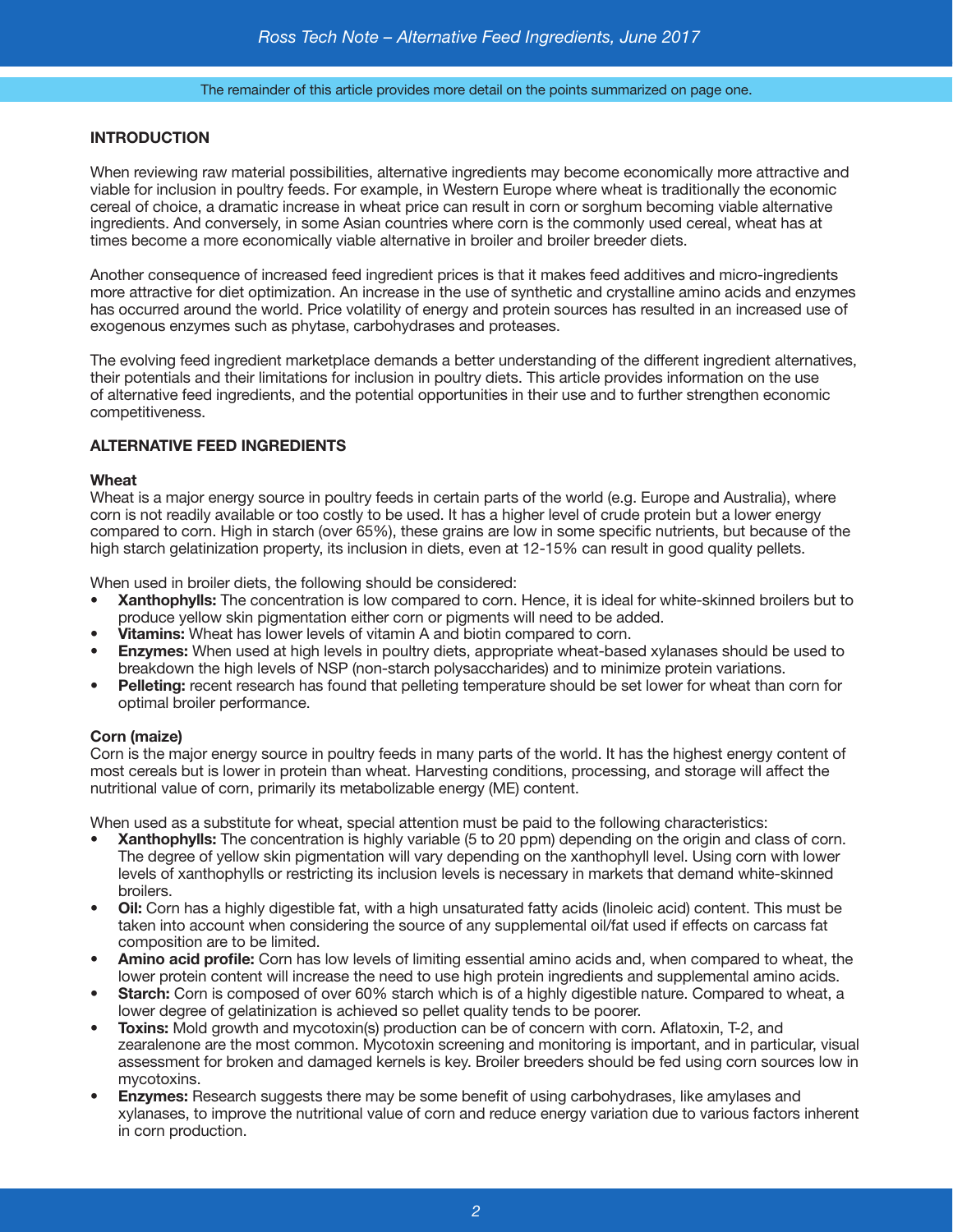# **Sorghum (milo, kaffir)**

The world's fifth largest cereal crop, sorghum, is used in many regions as an alternative to corn or wheat as the main energy source in poultry diets. Sorghums cultivars are divided into various types based on genotype and tannin content. The negative effects of tannins in poultry feeding include depressed feed intake, reduction in amino acid digestibility, inhibition of digestive enzymes, and a possible impact on ME value.

The deleterious effect of sorghum is more pronounced with younger birds. When using sorghum in poultry diets the following must be considered:

- **• Nutritional value:** The nutritional value of sorghum is approximately 95% of corn, and its energy content is higher and more consistent than wheat.
- **• Protein:** The nutritional quality of protein and the variation in amino acid content and digestibility are of concern with sorghum and should be monitored.
- **Starch:** Sorghum typically has the lowest starch digestibility of all the cereals.
- **• Processing:** Grain texture, particle size, and pelleting temperatures are factors that can affect pellet quality, and potentially impact broiler performance when feeding sorghum based diets. Achieving effective grinding is very important, to avoid the presence of whole seeds in the feed, which will consequently be found in the excreta.
- **• Pigmentation:** In contrast to corn, xanthophylls are not present in sorghum so for markets that demand a pigmented carcass, the diet must be supplemented with corn or pigments.

# **Barley**

Barley, normally grown for malting, is also grown for animal feeds in some areas, especially temperate countries. This grain has a varying protein level (between 6 and 13%) and its starch content approximates to 55-57%, hence barley has a lower energy content than both corn and wheat.

When used in poultry diets, a few things need be noted:

- **• Nutritional value:** The nutritional value of barley is lower than that of corn and wheat. Its higher content of NSP and fiber (about 5%) and the presence of ß-glucans make it less digestible for chicks. Barley is also lower in lysine concentration, vitamins A, D, E and calcium levels. It should not be used solely as the energy source but mixed with other grains such as wheat or corn.
- **• Enzymes:** ß-glucanases must be added to the diet to reduce the negative effects on gut viscosity and litter quality.

## **Oats**

Oats are a cold tolerant cereal typically grown in colder areas of the world such as Northern Europe and Canada. Things to consider with oats are:

- **• Energy:** Oats offer the lowest ME contribution of all the cereals due to the high fiber levels and lower starch content (40-42%).
- **• Protein:** The protein composition and digestibility of oats is one of the best of all cereal grains, due to its higher globulin content.
- **• Lipids:** The oil quality of oats is high due to a high concentration of unsaturated fatty acids (oleic and linoleic). However, if used at high levels, greasy carcasses can become an issue.
- **• Soluble fiber:** Contains significant ß-glucan levels that can lead to digesta viscosity problems and thus ß-glucanases must be added.

## **Distillers Dried Grains with Solubles (DDGS)**

DDGS has become increasingly abundant as a by-product from ethanol production. It is primarily used in ruminant feeds, particularly dairy, but some producers do include it in their poultry feeds.

- **• Variability:** The DDGS drying process varies significantly from one plant to another, affecting the digestibility of protein (e.g. lysine digestibility can range from 59 to 84%). Energy values also vary (ME ranges from 2490 – 3190 kcal/kg), due to variation in final product fat and fiber concentrations, and because of the caramelization of starch during the drying process.
- **• Quality:** DDGS samples that are darker in color have been found to have lower amino acid digestibility (especially lysine) than DDGS samples that are lighter in color. Color measurement (colorimetry) is a quick and reliable method of estimating the amino acid quality of DDGS when used as a feed ingredient.
- **• Minerals:** Use of DDGS should account for the higher total and available phosphorus concentrations compared to corn. Also, sodium content should be checked, as salt is added during the process of DDGS desiccation.
- **• Mycotoxins:** If mycotoxins are present in the corn prior to ethanol production, DDGS subsequently produced will contain 3 times the concentration of mycotoxins, therefore monitoring for these metabolites is critical.
- **• Pellet quality:** The 'springiness' of DDGS fiber greatly reduces pellet quality.
- **• Handling:** Bridging and flowability of DDGS can be a major problem in feedmills depending on DDGS particle size.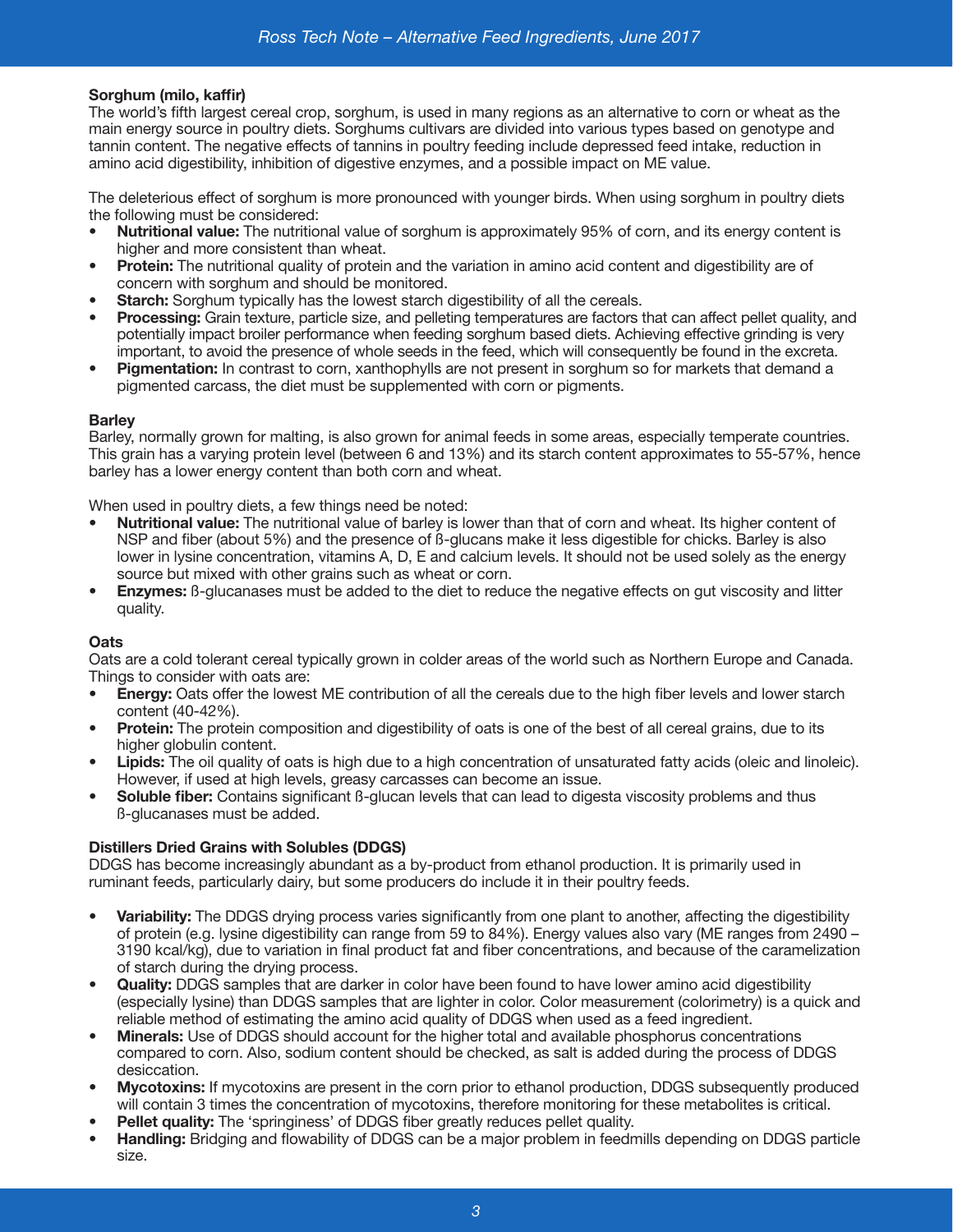# **Corn Gluten Meal**

This is a co-product of the corn wet milling process to primarily produce starch and syrup. During the process, the soluble fraction, "corn water", is centrifuged to separate the starch and gluten. The starch is then washed to remove the last traces of protein resulting in high purity (approximately 99.5%). The gluten fraction is dried (to approximately 10% moisture) to yield an approximately 60% protein product called corn gluten meal. Thus, it is a high protein ingredient (ranging from 60 to 70%), with high methionine levels but low levels of lysine and tryptophan. This relatively unbalanced amino acid profile limits its use. The high digestibility of its nutritional components gives corn gluten meal a high energetic value. Corn gluten meal also contains high concentrations of xanthophylls (200–500 ppm) especially when produced from yellow corn. Quality control points to be considered are the moisture of the product, which should not exceed 12%, and its coloration: yellow – orange color.

# **Corn Gluten Feed**

Corn gluten feed is another co-product of the corn wet milling process, being the fraction that remains after the extraction of starch, gluten, and germ. Composed of a soluble fraction called "corn steep water or liquor" and corn bran. Sometimes it may also include corn germ meal which gives a darker color to the product. Chemical composition will vary greatly based on milling process and relative proportions of its components. Corn gluten feed has a high proportion of fiber (about 8.0%), resulting in a lower ME concentration, moderate protein content (around 22%) and nearly 2.5% crude fat. The amino acid profile is low in lysine and tryptophan, which makes the ingredient more suitable for breeder diets.

# **Rice Bran (rice pollards)**

Rice bran is a by-product of rice production, being a mixture of bran and the germ layers of the rice grain after being polished. Its high oil and starch content make it a good energy source. Typically, there are 2 types of rice bran. Full-fat rice bran contains a high percentage of oil (10-18%). Defatted rice bran has had the oil extracted, so it has a higher concentration of protein and fiber. Defatted rice bran has been reported to have 75% of the ME value of the full-fat type.

- **• Variation:** Processing method, the mixture of rice bran and polishing in the final product and moisture content generates variation in the nutritive value of this ingredient. Also, rice bran can be contaminated with rice husks, greatly affecting its quality; protein levels should be closely monitored for this reason.
- **Oil:** Rice bran has a high polyunsaturated fat content and is a good source of linoleic acid. However, the presence of a lipolytic enzyme in the bran, which becomes active during processing, makes rice bran prone to oxidative rancidity. The oxidative process could interfere with ME and vitamin stability and availability. This limitation can be overcome with the use of an appropriate antioxidant (e.g. ethoxyquin).
- **• Fiber:** Rice bran is high in fiber, containing appreciable levels of insoluble and soluble oligosaccharides, especially arabinoxylans.
- **• Anti-nutritional factors:** High levels of phytic acid can interfere with mineral absorption, and the presence of trypsin inhibitors can affect protein digestion.

## **Wheat Bran**

A by-product of flour processing, wheat bran consists of skins and particles of wheat grains from which most parts of the endosperm have been removed. It is relatively high in protein (15-17%) and in phosphorus and magnesium, but low in calcium, energy and starch. Wheat bran has few anti-nutritional properties and is therefore a good alternative feed ingredient especially in diets low in protein such as pullet and breeder feeds. However its high fiber and low physical density may limit its inclusion rates.

## **Cassava (manioc, tapioca)**

Cassava is an energy yielding crop produced in tropical regions, Thailand being the main exporter. Dried cassava chips and pellets are the products commonly used in animal feed.

With this ingredient the following factors should be considered:

- **• Anti-nutritional factors:** Fresh cassava roots contain an anti-nutritional factor called cyanogenic-glucosides (linamarin), which is hydrolyzed into glucose and hydrocyanic acid (HCN) by the action of linamerase enzyme present in the root, and released in the processing stage. Good quality chips should contain less than 30 ppm of HCN.
- **• Nutritional value:** Cassava is mainly a source of energy, with a high starch content (60-70%) that is highly digestible. Protein level is low (2.5%) and of poor balance. It lacks coloring carotenoids, so attention must be paid if pigmented birds are marketed.
- **• Feed processing:** The dustiness and bulkiness of ground cassava needs to be considered with mash feeds. Pellet quality can be poor with cassava-based diets.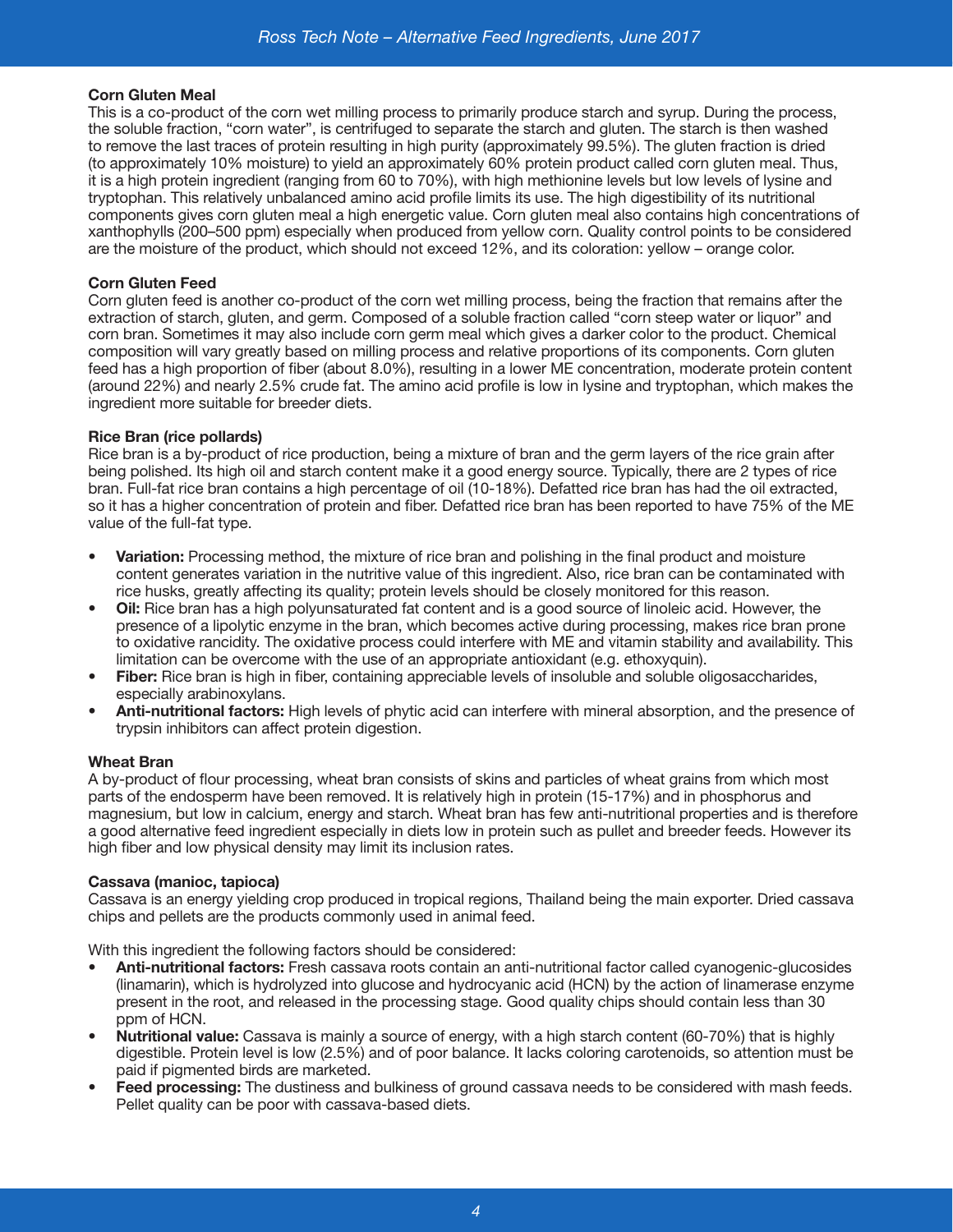## **Rapeseed/Canola Meal**

Rapeseed meal is an oilseed crop with the second largest worldwide production (including canola). It is a byproduct of oil extraction from rapeseed and is a good source of protein for broiler feeds. Typically, its crude protein content ranges from 34-38%, with a favorable amino acid content compared to soybean meal. The presence of anti-nutritional factors (e.g. erucic acid, glucosinolates, tannins and sinapine) limits its inclusion rate. The improved rapeseed cultivars that are low in erucic acid and glucosinolates, named "canola", have become more available and their inclusion in broiler diets can be much higher than standard rapeseed meal. The maximum recommended level of glucosinolates in the diet is 4 μmol per gram.

Points to consider with rapeseed/canola meal:

- Good protein source, high in sulphur-containing amino acids but low in lysine.
- Anti-nutritional factors (erucic acid, glucosinolates, tannins and sinapine) limit its use at high levels.
- The nutritive value of rapeseed/canola meal can be improved with the use of carbohydrases (cellulase, glucanase, xylanase), and proteases.

Attention should be given to inclusion rates for rapeseed and canola meal in broilers and breeders as outlined in **Table 1**.

## **Cottonseed Meal**

This by-product of cotton oil extraction is characterized by its high fiber content which reduces the nutrient density compared to soybean meal. Cottonseed meal is a protein source the use of which has been limited in poultry feeds due to its content of anti-nutritional factors - gossypol and cyclopropenoid fatty acids.

Points to consider with cottonseed meal:

- **• Gossypol:** Polyphenolic pigment found in the seed. Gossypol binds dietary iron in the diet, in the bloodstream, and in egg yolks, causing iron deficiency problems and the formation of discolored yolks. Gossypol has also been found to inhibit pepsin and trypsin action in the gastrointestinal tract. High freegossypol levels have been correlated with reduced performance and increased mortality. However, freegossypol levels below 100 ppm in the diet have shown no detrimental effect. For breeders, cottonseed meal with free-gossypol levels below 50 ppm, and with low residual lipid content (to reduce to a minimum the presence of cyclopropenoid fatty acids) is recommended to avoid yolk mottling problems in eggs.
- **• Protein:** Cottonseed meal has lower protein content than soybean meal (40-42%), and the first limiting amino acid is lysine. The oil extraction method used can impact lysine digestibility, primarily due to the binding of gossypol with lysine. However, lysine supplementation can overcome this limitation.
- **• Fiber:** A highly variable component which should be closely monitored as it influences the nutritional value. The low nutritional density of this ingredient due to its fiber content could make it advantageous for use in pullet rearing diets.

## **Sunflower Meal**

The fourth most important oilseed meal, sunflower meal, is derived from the extraction of oil from sunflower seeds. It is widely used in many regions as a protein source and acts as a partial substitute for soybean meal. Sunflower meal can be made from whole or decorticated seeds. The quality characteristics of the meal are affected by the seed and type of oil extraction process. Sunflower meal is free of anti-nutritional factors.

Points to consider with sunflower meal:

- Color of sunflower meal goes from grey to black and depends on the degree of de-hulling (meals with less hulls are lighter in color) and on the oil extraction process.
- Hipro (High Protein) meal is much more suitable for poultry and should be sourced in preference to standard meal. Its crude protein content varies from 36% to 40%.
- Distinction must be made between Hipro meal and standard meal, and formulation matrix values must reflect the difference.
- Good digestibility of the protein fraction. Rich in methionine, cystine, and tryptophan, but low in lysine.
- Valuable source of calcium, phosphorus and B vitamins.
- Inclusion in broiler diets usually limited to 5% as a result of its high fiber and low energy level.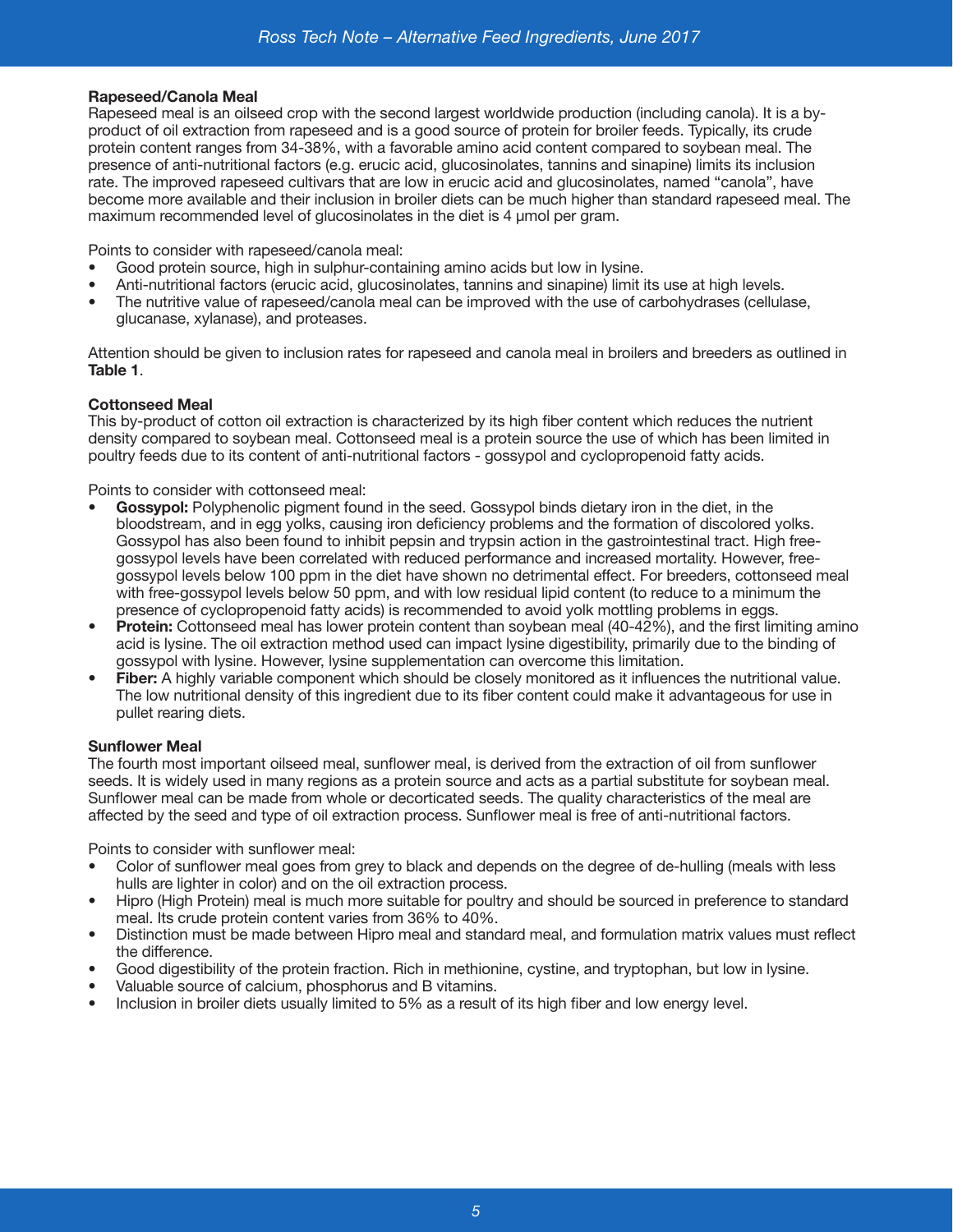# **Palm Kernel Meal**

The oil extraction process used (solvent vs. expeller extraction) affects nutritional value. Its high fiber content severely limits its suitability for use in broiler feeds; however in breeder feeds the lower nutrient density of the ingredient may be beneficial. Palm kernel meal can be a useful source of protein, characterized by its low lysine level but well supplied with sulphur-containing amino acids; however its high fiber level impacts protein digestibility. Its inclusion levels in poultry feeds can be increased with the use of NSP enzyme mixtures (cellulase, glucanase, and xylanase).

# **Copra Meal (coconut oil meal)**

Copra meal is a by-product of the extraction of coconut oil. Copra is the dry kernel of the mature nut of the coconut tree. Flakes or cake is obtained from copra after the removal of oil by either solvent or expeller extraction. The method of extraction used influences the residual oil content (ranging from 1.5% to 14%). Typical crude protein content is around 20%, with low essential amino acid levels. Digestibility of the protein fraction is low. It has high fiber content, varying from 8% to 16%. The use of enzymes (e.g. mannanase) has been shown to improve the nutritional value of copra meal. A general recommendation is to not use in pre-starter and starter diets due to low energy, high fiber content, and high water holding capacity which could hinder feed intake. It can be used at up to 10% for other poultry diets when enzymes are used. Quality control efforts should be focused on monitoring:

- 1. Rancidity (dependent on the residual oil content).
- 2. Mycotoxin levels.
- 3. Protein, fat, and fiber content, due to their high variability.

# **CONCLUSION**

During periods of limited supply or volatile ingredient markets, the use of alternative feed ingredients in broiler and breeder diets could provide economic benefits and strengthen financial competitiveness in a poultry business. However, it is important to thoroughly investigate and characterize the ingredients to determine the opportunities and limitations of their inclusion, as it is essential to maximize productive response. The economic fundamentals must remain - maximize productivity at a more competitive production cost.

**Ingredient Broilers Breeders**  $\leq$  3 weeks **Rearting Production** Wheat (+ enzymes)  $\vert$  50%  $\vert$  70%  $\vert$  50%  $\vert$  70% Corn None None None None Sorghum (low tannin)  $\blacksquare$  None  $\blacksquare$  None None None None Barley (+ enzymes) 3% 15% 5% 20% Oats (+ enzymes) 5% 15% 25% 20% DDGS 6% 15% 15% 15% Corn gluten meal 5% 10% 10% 10% Corn gluten feed 3% 5% 10% 10% Rice bran 5% 10% 15% 15% Wheat bran **15-20% Not recommended** 15-20 10% 15-20% Cassava (low HCN) 20% 30% 30% 30% Rapeseed meal 5% 5% 5% *Not recommended* Canola Meal (solvent extracted)\* 5% 10% 5% 5% Cottonseed meal (low gossypol) 5% 10% 10% *Not recommended* Sunflower meal **10%** 10% 10% 10% 10% 10% Palm kernel meal (+ enzymes) **Not recommended** 10% 15% 15% 10% Copra meal (+ enzymes) *Not recommended* 10% 10% 10%

**Table 1:** Recommended maximum inclusion level of various alternative ingredients in diets for broilers and breeders.

*\*Consider excluding during the last 5 days prior to processing to avoid potential meat processing plant issues.*